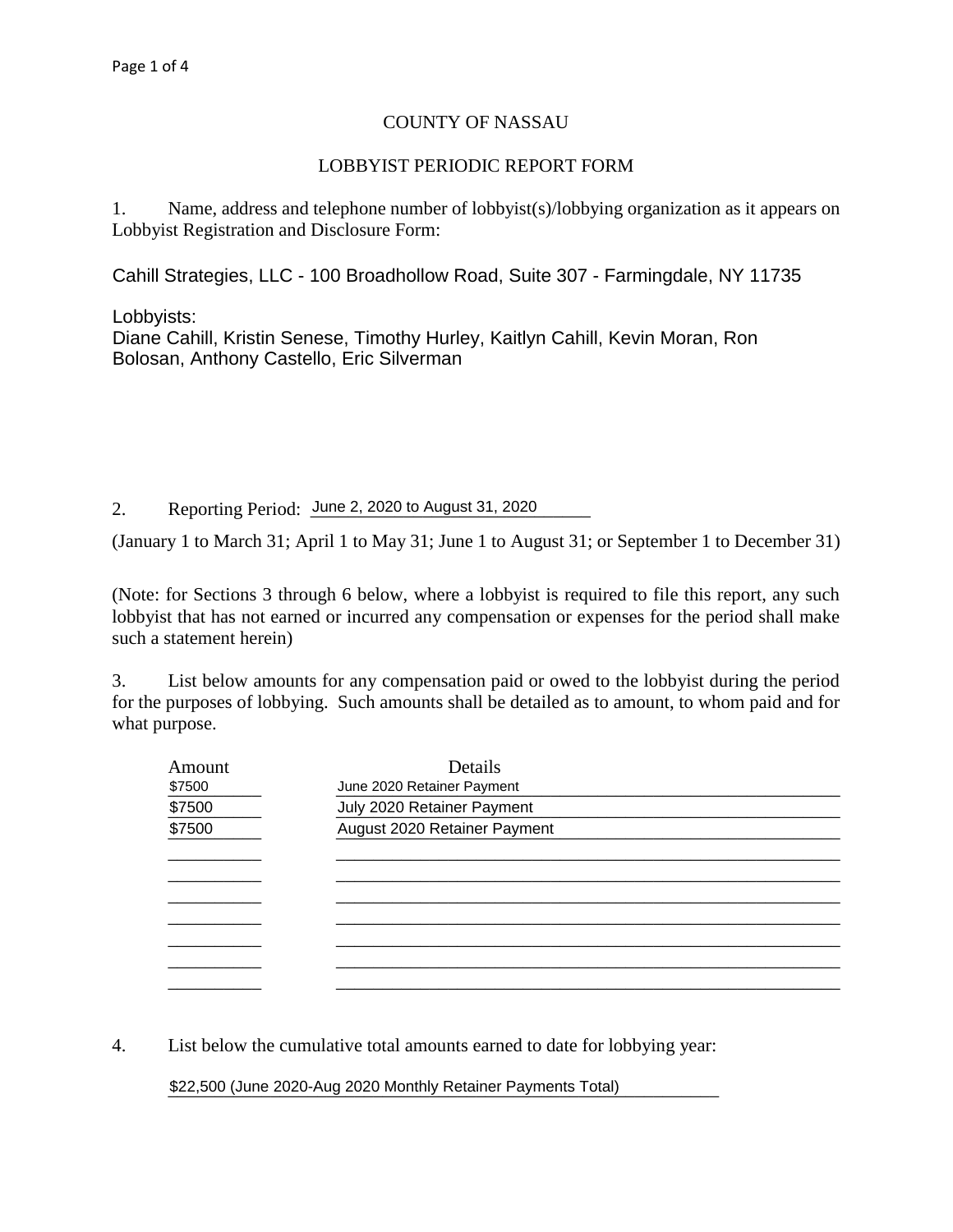5. List below amounts for any expenses expended or incurred by the lobbyist during the period for the purposes of lobbying. Such amounts shall be detailed as to amount, to whom paid and for what purpose.

| Amount<br>Not Applicable | Details<br>Not Applicable |
|--------------------------|---------------------------|
|                          |                           |
|                          |                           |
|                          |                           |
|                          |                           |
|                          |                           |
|                          |                           |
|                          |                           |
|                          |                           |
|                          |                           |

6. List below the cumulative total amounts expended to date for lobbying year:

Not Applicable **Not Applicable** 

(In lieu of completing 7 through 10 below, you may attach a copy of your Lobbyist Registration and Disclosure Form, provided the information has not changed.)

7. List whether and where the lobbyist(s)/lobbying organization is registered as a lobbyist (e.g. Nassau County, New York State):

New York State (JCOPE), New York City (NYC Clerk), Nassau County, Suffolk County (Legislature)

8. Name, address and telephone number of client(s) by whom, or on whose behalf, the lobbyist is retained, employed or designated.

\_\_\_\_\_\_\_\_\_\_\_\_\_\_\_\_\_\_\_\_\_\_\_\_\_\_\_\_\_\_\_\_\_\_\_\_\_\_\_\_\_\_\_\_\_\_\_\_\_\_\_\_\_\_\_\_\_\_\_\_\_\_\_\_\_\_\_\_\_\_\_\_\_\_\_\_\_\_ 900 Cummings Center, Suite 222-T \_\_\_\_\_\_\_\_\_\_\_\_\_\_\_\_\_\_\_\_\_\_\_\_\_\_\_\_\_\_\_\_\_\_\_\_\_\_\_\_\_\_\_\_\_\_\_\_\_\_\_\_\_\_\_\_\_\_\_\_\_\_\_\_\_\_\_\_\_\_\_\_\_\_\_\_\_\_ (978) 922-7294Sensys Gatso USA, Inc. Beverly, MA 01915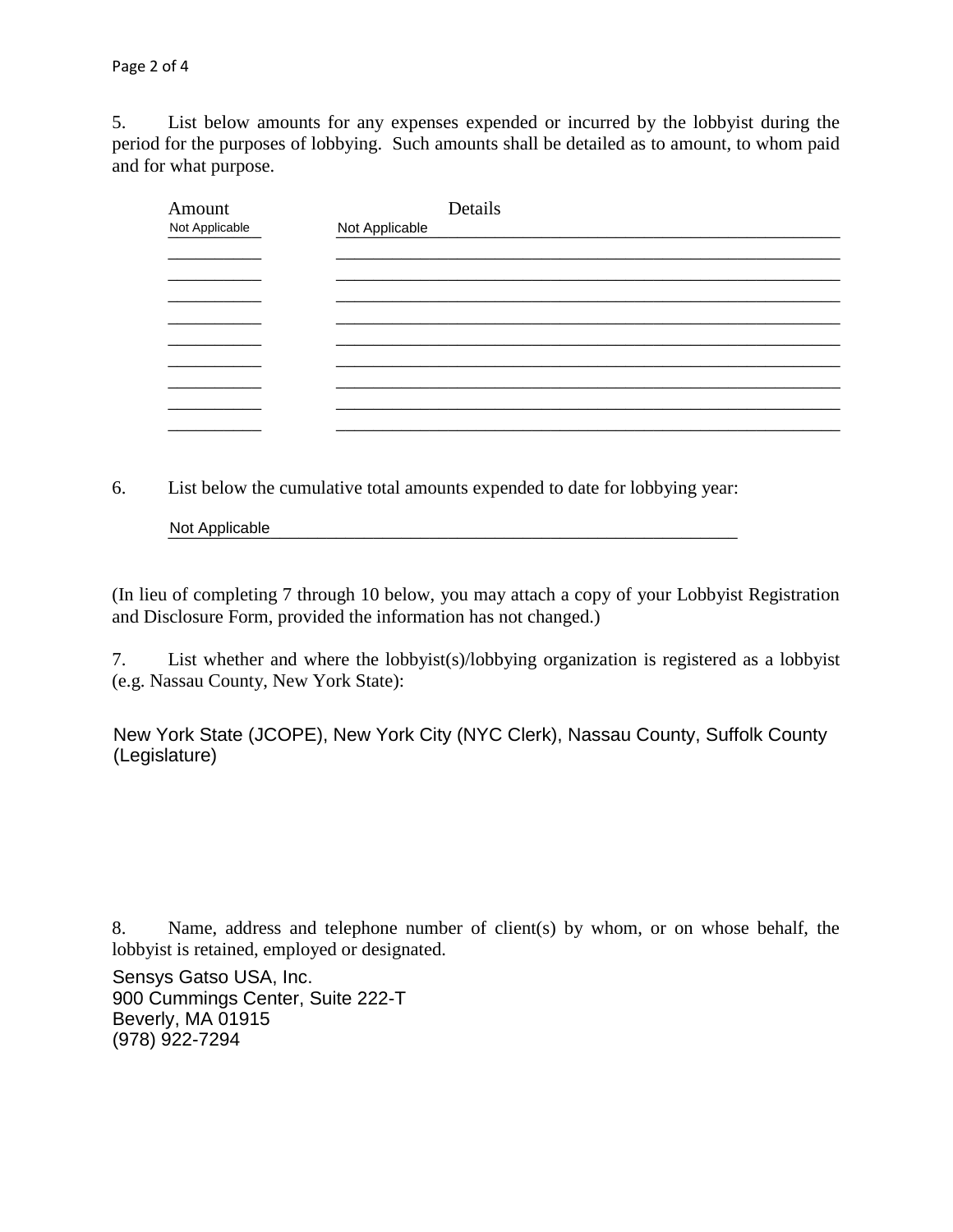Describe lobbying activity conducted, or to be conducted, in Nassau County, and identify 9.  $client(s)$  for each activity listed, during the Reporting Period.

**Transportation - General** Transportation - Safety Red Light Cameras Speed Cameras

The name of persons, organizations or governmental entities before whom the lobbyist has 10. lobbied during the period.

NYS Senate, NYS Assembly, City of Albany, City of Buffalo, Westchester County, NYC Council, Nassau County Legislature, Suffolk County Legislature